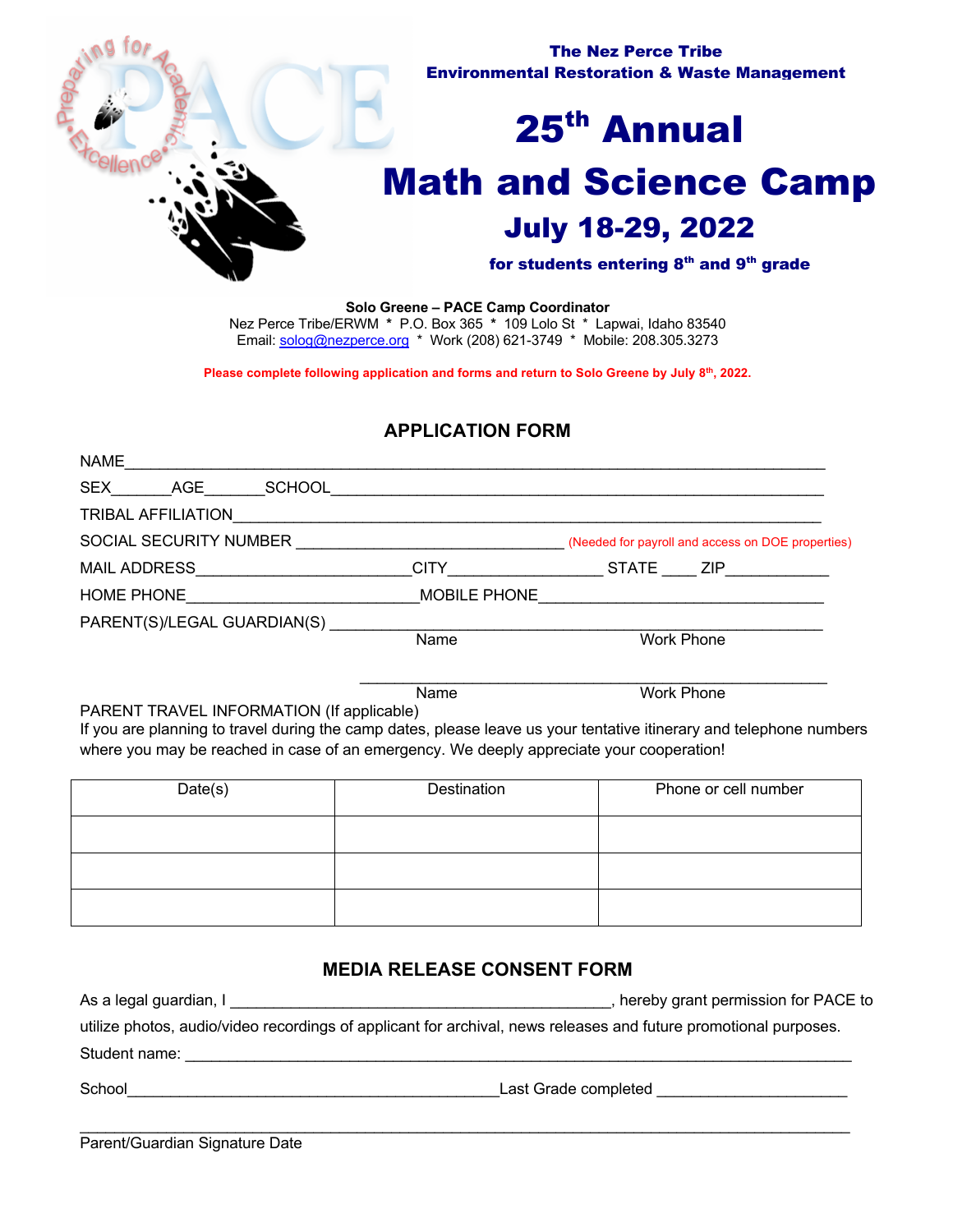# **ACTIVITY PARTICIPATION CONSENT FORM**

|                                 |                                                     |                                                                     |            | hereby give permission for |                                                                                                                       |  |
|---------------------------------|-----------------------------------------------------|---------------------------------------------------------------------|------------|----------------------------|-----------------------------------------------------------------------------------------------------------------------|--|
|                                 |                                                     | to participate in all activities (unless otherwise stated below)    |            |                            |                                                                                                                       |  |
|                                 |                                                     |                                                                     |            |                            | sponsored by PACE Camp. He/She has my permission to participate in the following extra-curricular activities:         |  |
| <b>SWIMMING</b>                 |                                                     | <b>YES</b>                                                          |            | <b>NO</b>                  |                                                                                                                       |  |
|                                 | BOATING (including whitewater rafting)              | <b>YES</b>                                                          |            | <b>NO</b>                  |                                                                                                                       |  |
|                                 |                                                     |                                                                     |            |                            |                                                                                                                       |  |
|                                 | $\mathbf{v}$                                        |                                                                     |            |                            |                                                                                                                       |  |
| Parent/Guardian Signature       |                                                     |                                                                     |            |                            | Date                                                                                                                  |  |
|                                 |                                                     | <b>HEALTH INFORMATION FORM</b>                                      |            |                            |                                                                                                                       |  |
|                                 |                                                     |                                                                     |            |                            | Please list all physical or health-related information concerning the student's fitness. The information will not     |  |
|                                 |                                                     |                                                                     |            |                            | disqualify the student from participating in the PACE Camp, but will allow our safety officer basic information about |  |
|                                 | the student, should the need arise in an emergency. |                                                                     |            |                            |                                                                                                                       |  |
|                                 |                                                     | Include all allergies and known physical ailments and disabilities. |            |                            |                                                                                                                       |  |
| Allergic to bee Stings          |                                                     | <b>YES</b>                                                          |            | <b>NO</b>                  |                                                                                                                       |  |
|                                 | If yes, how severe is allergic reaction?            |                                                                     |            |                            |                                                                                                                       |  |
| Ailment or allergy (list below) |                                                     |                                                                     | Medication |                            |                                                                                                                       |  |
|                                 |                                                     |                                                                     |            |                            |                                                                                                                       |  |
|                                 |                                                     | DENTAL/MEDICAL APPOINTMENTS (During PACE Camp)                      |            |                            |                                                                                                                       |  |
| □ Medical                       | □ Dental                                            |                                                                     |            |                            |                                                                                                                       |  |
|                                 |                                                     | Date                                                                |            | Time                       |                                                                                                                       |  |
|                                 |                                                     |                                                                     |            |                            |                                                                                                                       |  |
| $\Box$ Medical                  | □ Dental                                            | Date                                                                |            | Time                       |                                                                                                                       |  |
|                                 | In case of emergency, please contact:               |                                                                     |            |                            |                                                                                                                       |  |
| Name                            |                                                     |                                                                     |            |                            | Telephone                                                                                                             |  |
|                                 |                                                     |                                                                     |            |                            |                                                                                                                       |  |
|                                 |                                                     |                                                                     |            |                            |                                                                                                                       |  |
|                                 |                                                     |                                                                     |            |                            |                                                                                                                       |  |
|                                 |                                                     |                                                                     |            |                            | I understand that the Nez Perce Tribe and Lapwai School District are not responsible for any injury or damage that    |  |
|                                 |                                                     |                                                                     |            |                            | may be sustained by said student of his/her participation in PACE camp activities. I also understand that my child    |  |
|                                 |                                                     |                                                                     |            |                            | may be transported to a medical facility and given medical attention should the need arise. I realized that I am      |  |
| responsible                     |                                                     |                                                                     |            |                            |                                                                                                                       |  |

\_\_\_\_\_\_\_\_\_\_\_\_\_\_\_\_\_\_\_\_\_\_\_\_\_\_\_\_\_\_\_\_\_\_\_\_\_\_\_\_\_\_\_\_\_\_\_\_\_\_\_\_\_\_\_\_\_\_\_\_\_\_\_\_\_\_\_\_\_\_\_\_\_\_\_\_\_\_\_\_\_\_\_\_